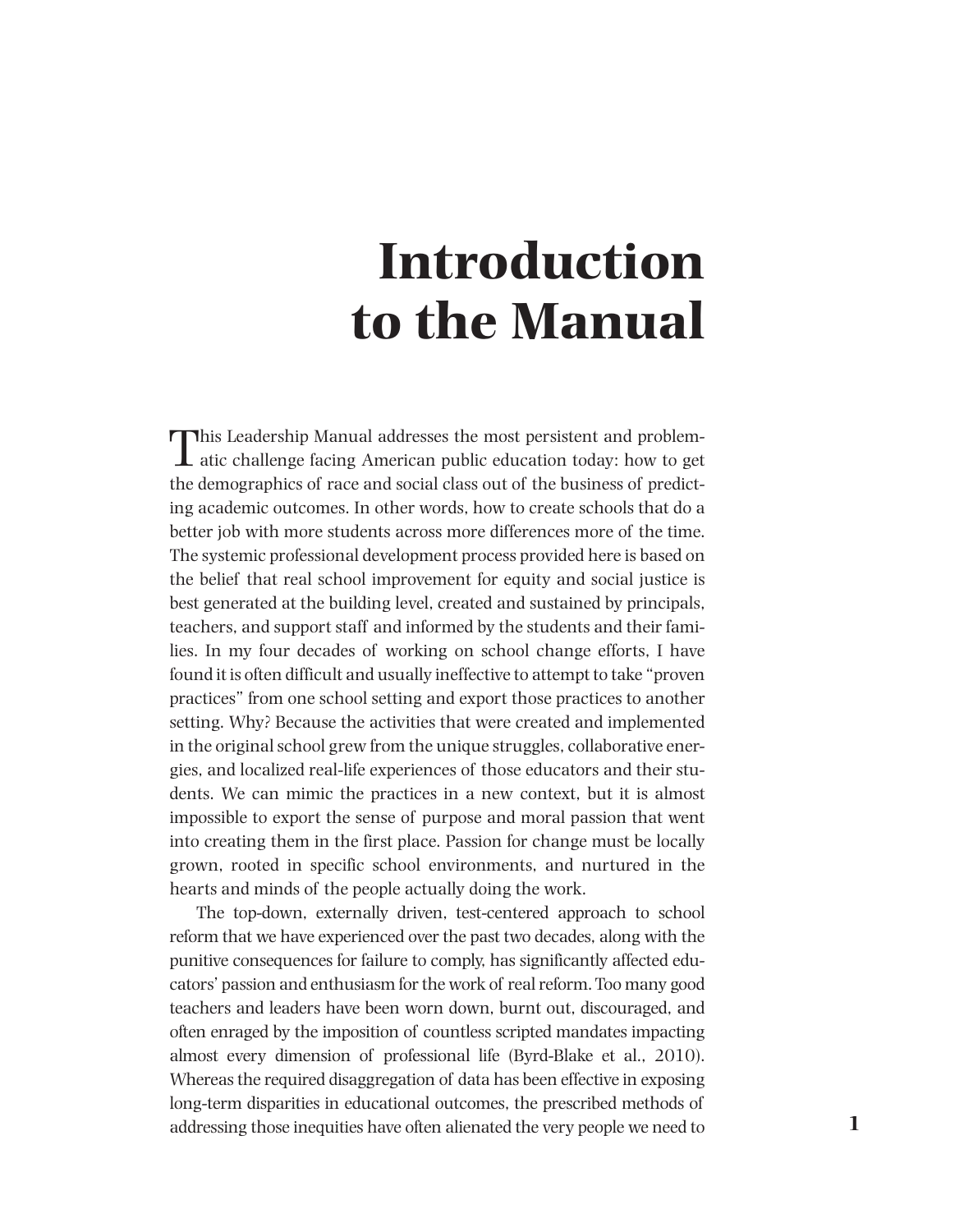have most engaged. Ironically and too frequently, the externally imposed pressure for change has seriously depleted the internally generated passion for that change.

All of this has created a profound need for healing among teachers and school leaders. The professional development process provided in this manual is part of the healing response. It offers an approach and a strategy that has proven effective in reengaging educators in the real work of improving their schools, particularly in those settings with a high percentage of racially and economically marginalized students. At its heart, this process is about authentic educational change and bottomup school reform. Despite all the time, money, and political and professional angst that have gone into top-down accountability and high-stakes testing, we are still not doing well by our nation's most vulnerable student populations (Casey Foundation, 2014; Darling-Hammond, 2010; Meier, 2012; Noguera, 2008; Tienken & Orlich, 2013).

In places where good things are happening for urban, racially diverse, poor, and other marginalized students, the focus has been on the core elements of quality schooling:

- Leaders who are collaborative, courageous, and visionary
- Teachers who are skilled, passionate, and culturally competent
- Students who are challenged, engaged, and culturally affirmed

The professional development activities, concepts, and strategies presented here are designed to support you as a school leader and your faculty and staff in strengthening each of these core elements of authentic school improvement.

## **KEY CONCEPTS**

As you engage in the work outlined here, it is important to use language that frees both you and your faculty to think and act in refreshing and creative ways. I have found in my interactions with educators throughout the country that the old language of "diversity" and "multicultural education" has worn thin. When teachers hear these words, they think, "Here we go again." Too often, their past experiences with "diversity workshops" have been negative, coming from a place of shame and blame rather than mutual exploration and genuine growth. This is not true for all educators or for all past approaches, but the baggage is significantly heavy and prevalent for us to find a different way.

For this reason, I have chosen to focus here on a different set of concepts: inclusion, equity, and excellence. Our schools are *diverse* and our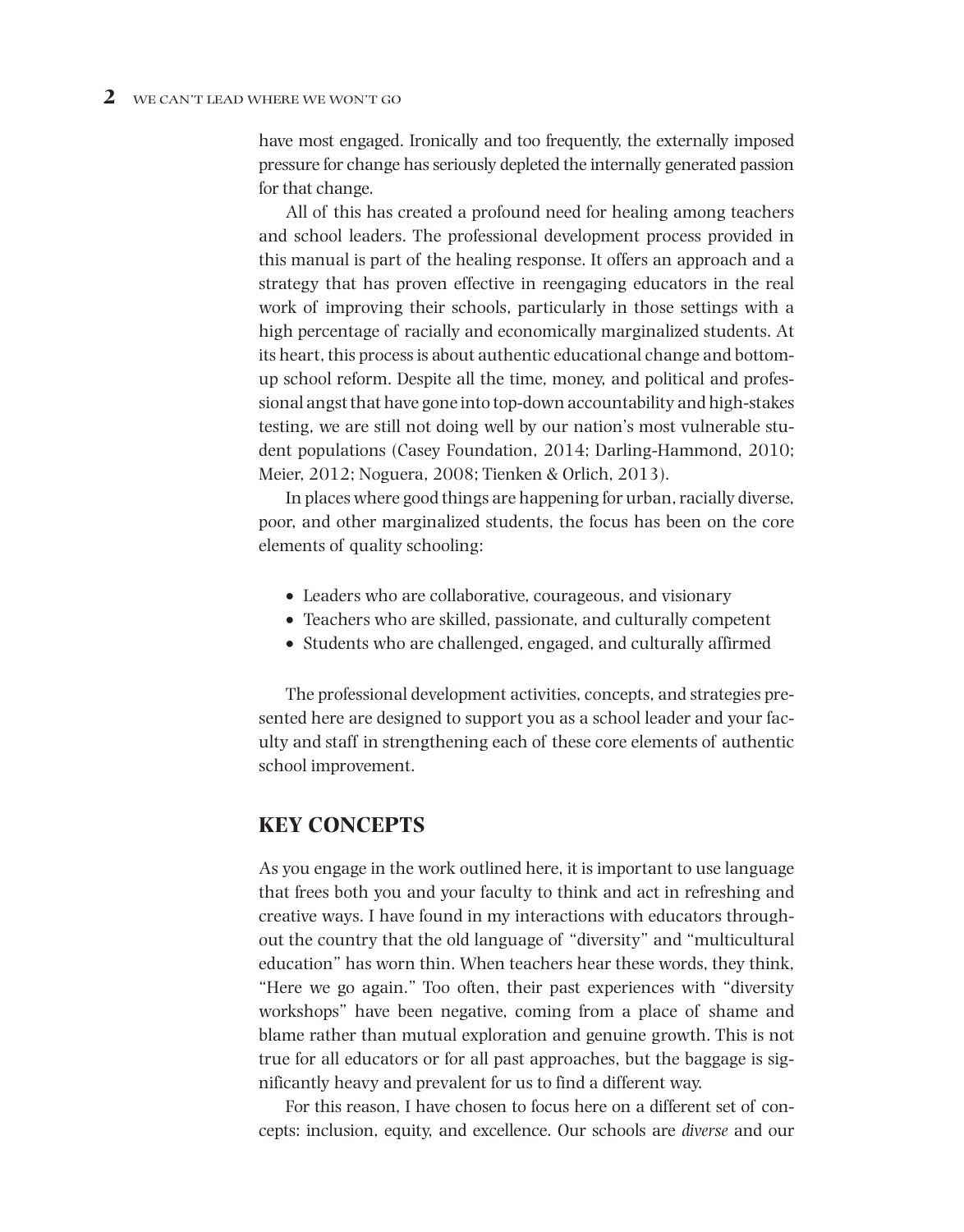nation and world are *multicultural,* yes, but the critical thing is not the existence of these differences; the issue is what we *do* with them. Inclusion, equity, and excellence are about action, about our practices, about the kind of cultures that we create in our schools. Diversity is a given, but inclusion, equity, and excellence require focused intentionality and hard work. No leader and no teacher can do this alone—thus collaboration becomes our central guiding principle throughout the manual.

Each of these key concepts is defined and discussed in the **Orientation to the Professional Development Process** and the accompanying Video Introduction. I encourage leaders and facilitators of this process to familiarize yourselves with these materials and that section of the manual before engaging the work with your colleagues.

# **AFFIRMATION BEFORE REFORMATION**

Two additional concepts that form the central focus for this professional development process are Cultural Competence and Culturally Responsive Teaching*.* As you begin the work, it is important to communicate to your staff that you are *not* assuming they are deficient in these capacities. This work is about good people doing hard work, not about bad people messing up. Too much of the politics and past rhetoric of school reform has been anti-teacher and anti–public education. As a result, teachers and school leaders are hungry for affirmation, for recognition of the difficulty and worth of their work. Many of the activities in this manual are designed to create a trusting environment where educators can talk with each other, not in overly scripted and controlled ways, but in an authentic environment of mutual respect and support. This affirmational tone makes it more likely that teachers will be willing to critically reflect on their practice, share their struggles and their strengths, and be more open to shifting their beliefs and behaviors in the service of their students. As Geneva Gay reminded me years ago, if we are serious about growing our people and transforming our schools, then it is critical that we put "affirmation before reformation" (personal communication, March 1997).

# **LEVELS OF ENGAGEMENT**

The professional development process provided here is designed to promote change in three dimensions: the personal, the professional, and the organizational (see Figure 1). We cannot transform our schools without transforming our practices, and we cannot transform our practices without transforming ourselves.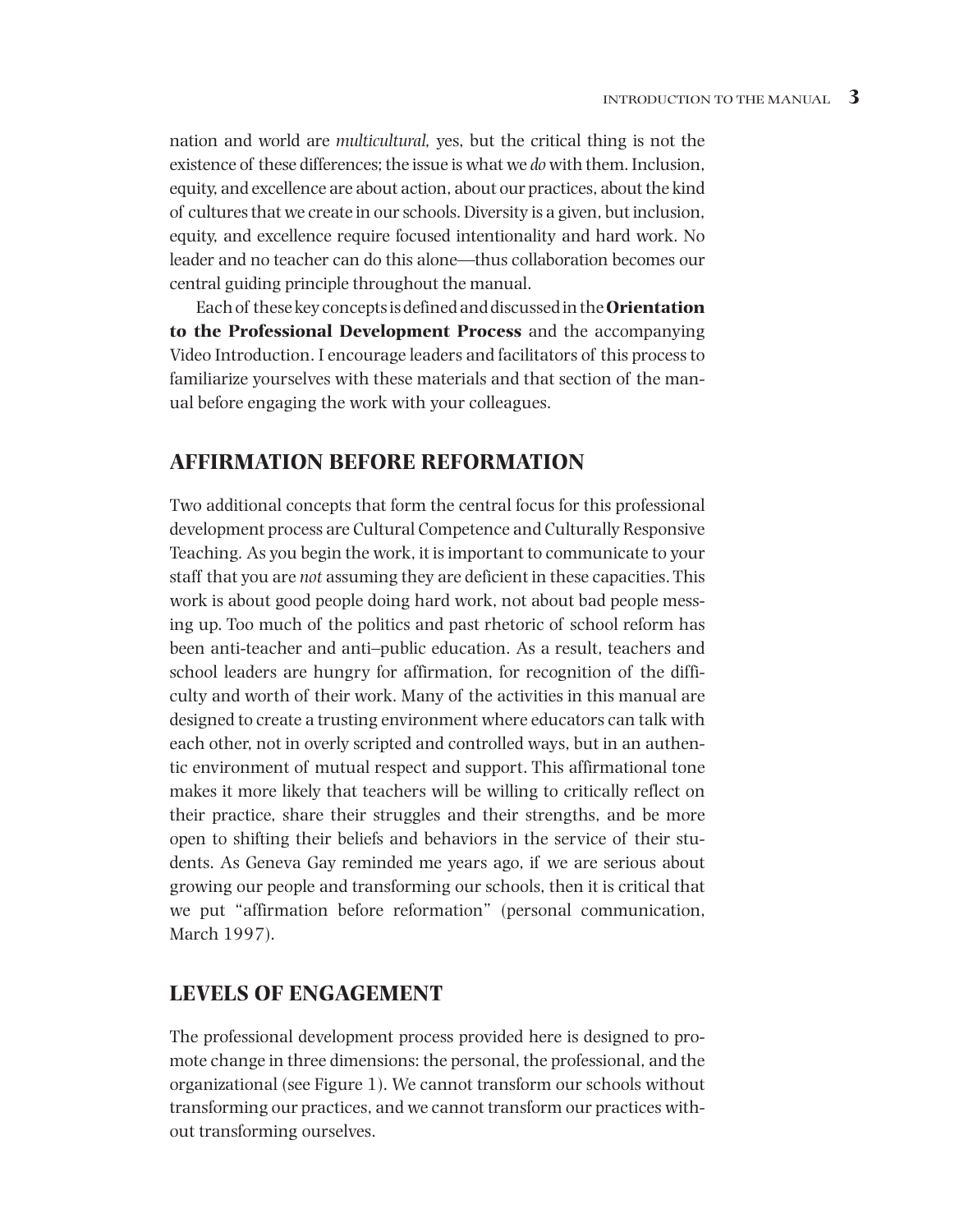

**Figure 1** Levels of Engagement

Changing systems requires changing people, and changing people requires changing systems (Fullan, 2009). Thus, in relation to Figure 1, our work must flow across all three dimensions and in both directions, from the outside in and from the inside out. Achieving a greater degree of inclusion, equity, and excellence in our schools requires transformative work that is both multidimensional and multidirectional.

Herein lies one of the more dysfunctional aspects of the top-down approach to school reform. Both No Child Left Behind and Race to the Top were planned and executed from the sociopolitical arena (see the outer circle in Figure 1) and were heavily influenced by the business community, as well as major foundations and think tanks, without meaningful participation of actual teachers and school leaders. The resulting mandates were then imposed monodirectionally and monodimensionally on the schools. The assumption, based on a corporate business model, has been that these externally driven incentives and punitive consequences would lead to positive change in school outcomes, professional practices, and the personal buy-in and motivation of educators. This market-driven approach has clearly not worked (Gorski, 2013; Ravitch, 2013; Schniedewind & Sapon-Shevin, 2012). With tragic predictability, race and poverty continue to determine dropout rates, discipline referrals, and learning outcomes for far too many of our nation's most marginalized students.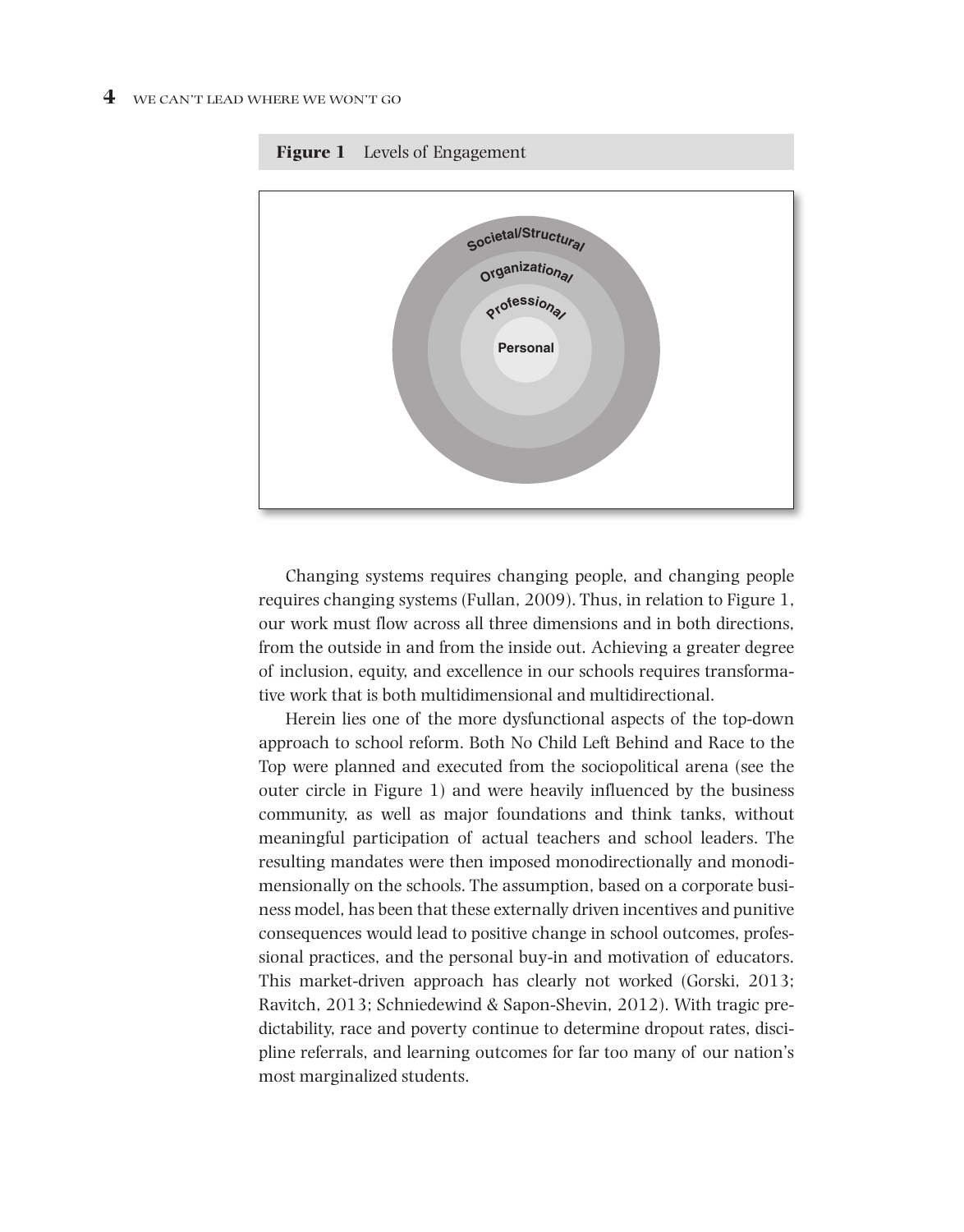The professional development process presented in this manual turns this corporate dynamic on its head, starting from the inside out with actual school people doing their professional work in actual schools. As seen in Figure 1, the personhood of the educator is at the core of the transformative work. If we as teachers and school leaders are not willing to critically examine our own beliefs, personal behaviors, and professional practices, then nothing will significantly improve in the outcomes for our students. The truly courageous part of the work involves asking ourselves, "What might I be doing, or not doing, that is getting in the way of my students' engagement and success?" Externally imposed mandates do not encourage this kind of courageous self-reflection.

Borrowing from the language of brain research, we want our teachers and ourselves as leaders to arrive at a place of *neuro-plasticity* (Wexler, 2006), which is a state of mental and emotional flexibility that allows us to examine how we think and act relative to our professional practices and to consider alternative approaches. The activities, discussion, and conceptual frameworks in this Leadership Manual have proven effective in inviting educators to willingly, not coercively, enter this courageous self-reflective space. This state of *self-generated neuro-plasticity* provides the productive foundation from which to critically assess how we relate to our students across the many dimensions of difference, including race, culture, language, gender, sexual orientation, social class, and special needs. This manual offers many strategies for moving the work from the personal to the professional and from the professional to the organizational levels of engagement. As school leaders, our responsibility is not only to guide our faculties and staffs into the process of personal and professional growth but also to create the kind of school culture and organizational practices that will support and sustain them in their transformative work. And, as is suggested by the title of this manual, we cannot lead our colleagues into this new space without having the will and the courage to go there ourselves.

## **PHASES OF THE WORK**

To support the multidimensional and multidirectional change described above, the Leadership Manual is organized around five Phases of the Work. These phases will be described in the Video Introduction, and once again, it is important for you as leaders and facilitators to get your own feel for the language and structure of the work before you lead others into the process.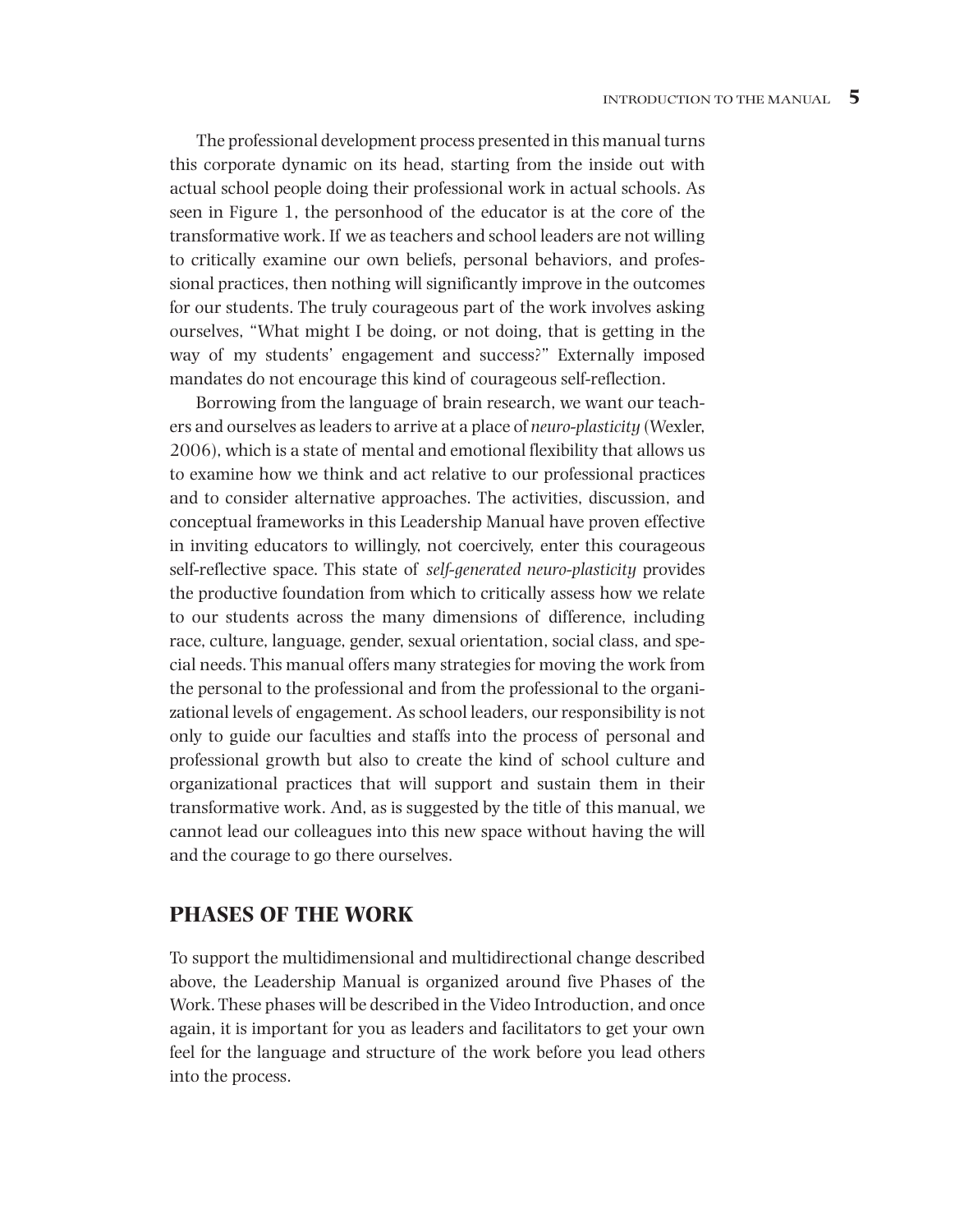**Phase One: Tone and Trust***.* The activities and discussions offered in Phase One are designed to assuage the defensiveness and resistance people often bring to equity work, as well as to prevent the kind of "here we go again" responses that were discussed above. We want our participants to feel that the work is real, that it is not coming from a place of shame and blame, and that they can bring their truth to the conversations, rather than their cynicism or political correctness. We want the work to feel fresh, interesting, and both personally and professionally challenging. We want to create an environment that is safe enough for folks to risk moving past their edges. We want them to be intrigued without being overly threatened. Our goal is for participants to be able to say what I often hear in my workshops: "I look forward to these sessions because we get to talk honestly with each other about what's really happening in our schools."

**Phase Two: Personal Culture and Personal Journey.** This phase is closely related to the Tone and Trust work. Activities in this section of the manual are intended to recognize and honor the personal racial and cultural narratives of each member of your staff. Everybody has multiple and complex stories and experiences related to the many dimensions of difference. It is not only our students who bring diversity to our schools; every adult in the building also has a unique journey that deserves to be recognized and valued.

This phase of the work is particularly important for white folks, who often do not see themselves as racial or cultural beings. Since the overwhelming majority of teachers in American public schools are white, it is essential that white folks be engaged in exploring their own experiences of race and other differences, even if that story, like mine, involves periods of ignorance, bias, or dis-consciousness (G. R. Howard, 2006). One of the comments I hear most frequently from white educators who have been involved in this process: "This is the first time as a white person that my own story has been recognized, and that I haven't felt blamed."

For people of color and members of other marginalized groups, this phase of the work is also particularly significant. Because the activities in this section of the manual are invitational and not coercive, there is no pressure for people of color to share things they prefer to keep private. However, if we can establish the appropriate level of trust and safety, people will choose to share powerful stories about their own experiences of prejudice and discrimination, stories that many of their colleagues have never heard. In a recent workshop, an African American elementary school principal said, "After sharing here some of my own struggles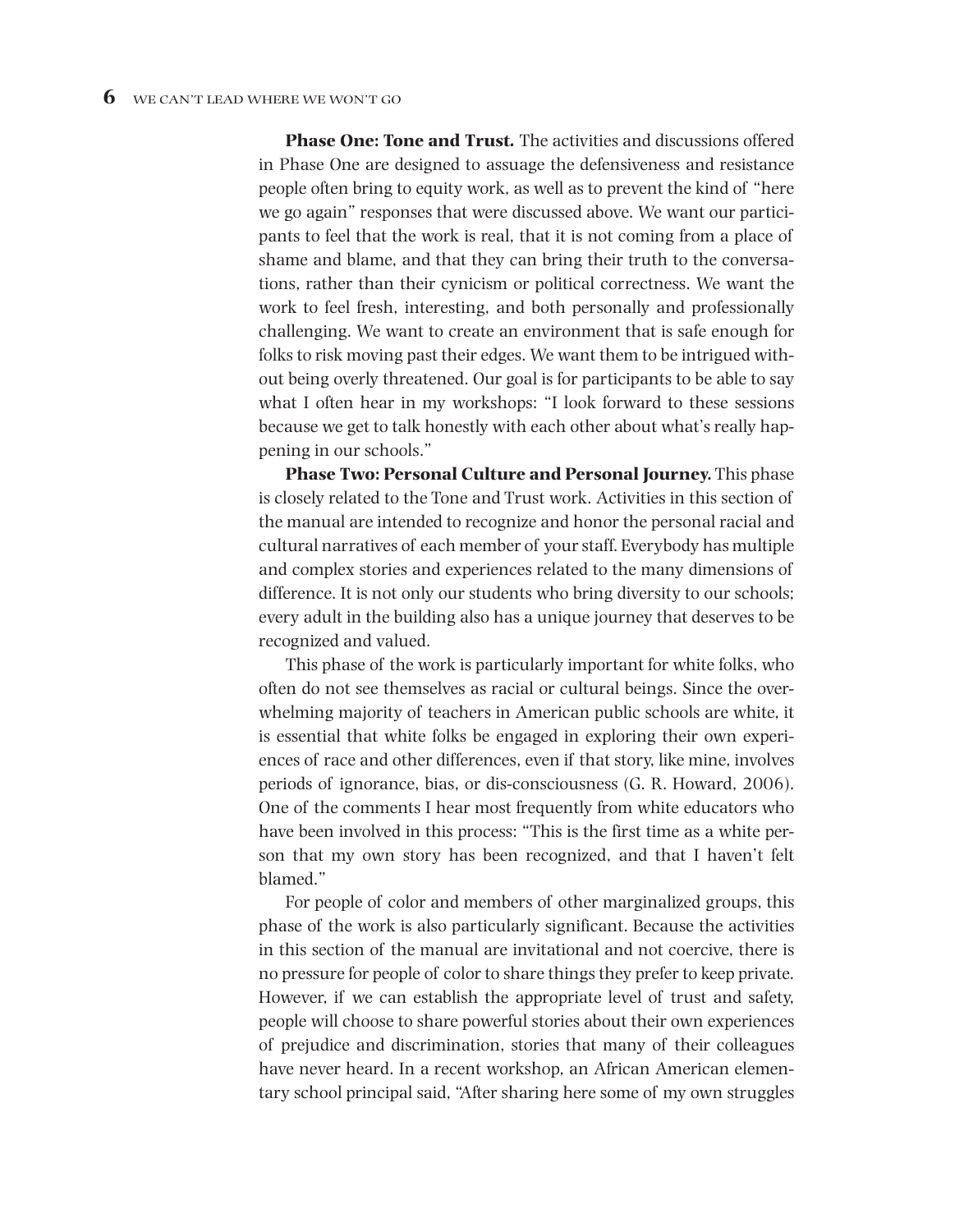and tears of pain about race, I have been thinking more deeply about what my students are going through. It's not that it hasn't always been on my mind, it's just that it went to a more personal level."

As the adults in your school grow in their capacity to share and hear each other's stories, they will be more able to attune their personal and professional attention to the many narratives that your students bring with them into the school experience. The more you and your faculty are attuned in this way, the greater will be your capacity to respond effectively to your students' needs. This is the power of Cultural Competence and Culturally Responsive Teaching; it is all about our capacity as adults to be real in the presence of our students.

**Phase Three: From Social Dominance to Social Justice***.* The goal of our overall work is to create schools where more of our students, across more of their differences, are achieving at a higher level and engaging at a deeper level, without giving up who they are. In other words, our purpose is to eliminate educational inequities based on race, economics, and other dimensions of difference, without requiring that our students assimilate to a dominant cultural identity. In Phase Three of the work, we go deeply into those historical and contemporary dynamics that have created and sustained systems of oppression, marginalization, and inequity for far too many of our students and their families. We look at the roots of the so-called "achievement gap," which would be more accurately described as an *opportunity* gap, a *social justice* gap, or a *privilege* gap.

The assumption underlying this part of the work is that we cannot eliminate inequities without first understanding the causes of those inequities. And we cannot understand the causes without talking about issues of race, class, gender, sexual orientation, language diversity, and special needs, as well as racism, classism, sexism, and heterosexism. It is not sufficient to provide teachers and leaders with a solid foundation of instructional strategies, powerful curriculum, and a Common Core focus on outcomes. Even with these interventions in place, systemic inequities will persist unless they are addressed consciously and directly. As James Comer (2013) states, "Even sincere efforts to close the academic achievement gap in education do not address the consequences of a difficult history; indeed, the latter is at the root of the former" (p. xii).

The strategies and activities in Phase Three are designed to engage you and your faculty in authentic conversations about issues of difference and discrimination, privilege and power, and social dominance and social justice that function at the structural and societal levels (see Figure 1). The work is not only theoretical but moves directly to the ways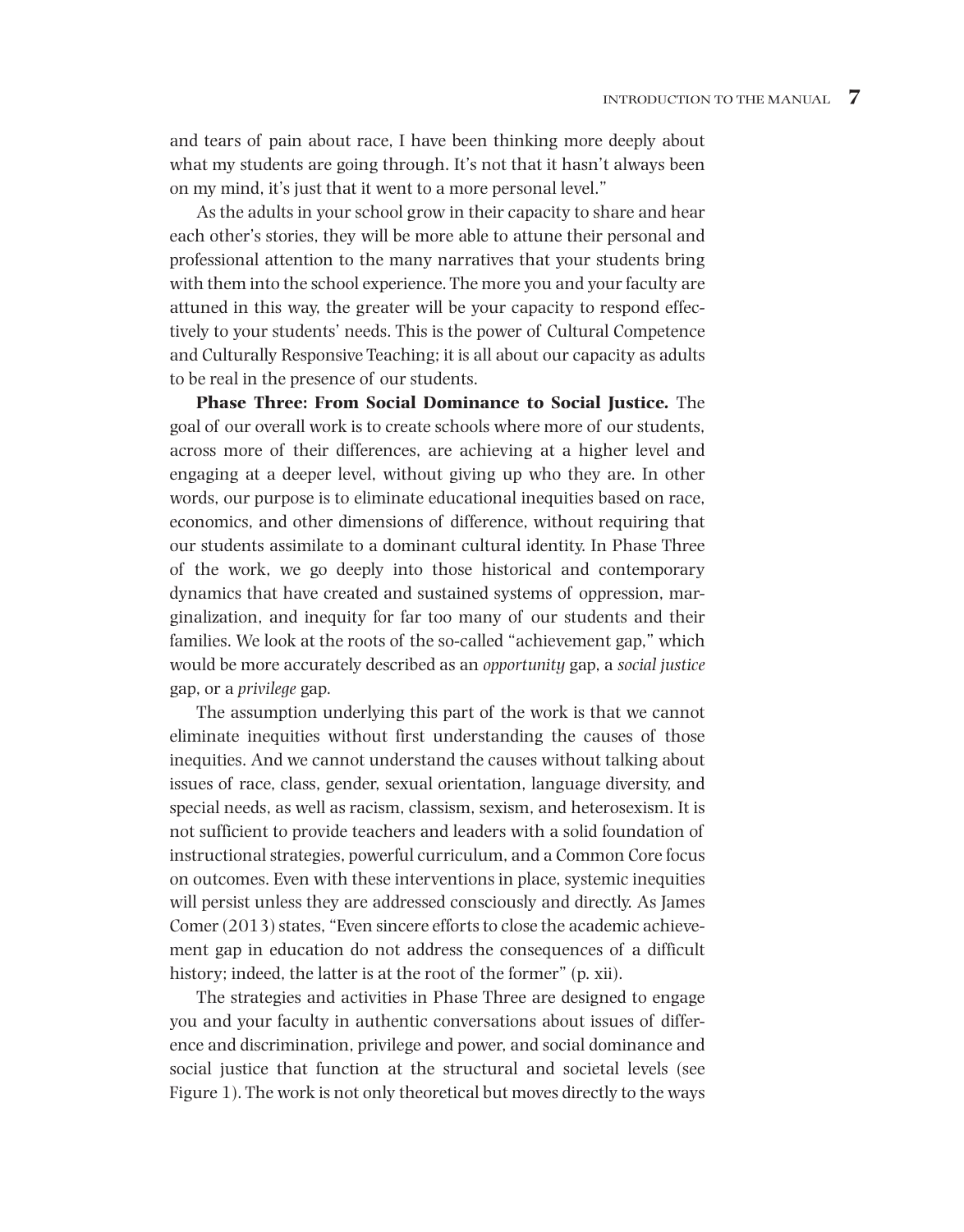these realities are functioning on a daily basis within the culture of your school, within classroom practices, and within individual belief systems. There is no comfortable way to have these conversations. In fact, if we are overly comfortable in the process, we're probably not having the necessary conversations (Singleton, 2013). Even though the real work requires some degree of unease, the discussions here are intentionally structured to avoid unnecessary levels of shame, blame, finger pointing, and guilt. The activities unfold gradually and lead to increasingly deeper levels of self-reflection and group interaction. As one white participant stated after participating in several Phase Three discussions, "I'm beginning to understand what white privilege is about, and I see it everywhere I look." Another teacher said, "I am going to pay a lot more attention to how my kids are experiencing pressures around their differences in my classroom."

**Phase Four: Classroom Implications and Applications.** This is where the work moves directly into professional practice, how we bring cultural competence and culturally responsive teaching into the classroom and the culture of the school. This is the largest section of the manual and will be the focus for most of your work. School leaders and teachers are understandably tempted to begin with this phase of the work, going directly into classroom practice and staying there, not taking the time to engage Phases One through Three as described above. My experience working in hundreds of schools, with thousands of educators, has taught me not to give in to this temptation. Teachers need a reason to reflect on their practice and a solid motivational foundational from which to consider changing their strategies and interactions with students. Phases One through Three are designed to build the *passion* for change, while Phase Four provides the *conceptual framework* and the *strategies* for that change.

At the center of the Phase Four content and process are the Seven Principles for Culturally Responsive Teaching, a set of professional guidelines and behaviors that your teachers can connect to the many research-based instructional practices you may already be implementing. Whether it is differentiation, Response to Intervention, Positive Behavioral Interventions and Supports, guided reading, Charlotte Danielson's framework (2007), Robert Marzano's model (2007), Professional Learning Communities, or any of the other initiatives presently being implemented in your school and district, teachers need an integrative structure to bring these things together and make sense of their work. This integrative structure needs to account for the racial, cultural, socioeconomic, linguistic, and other differences your students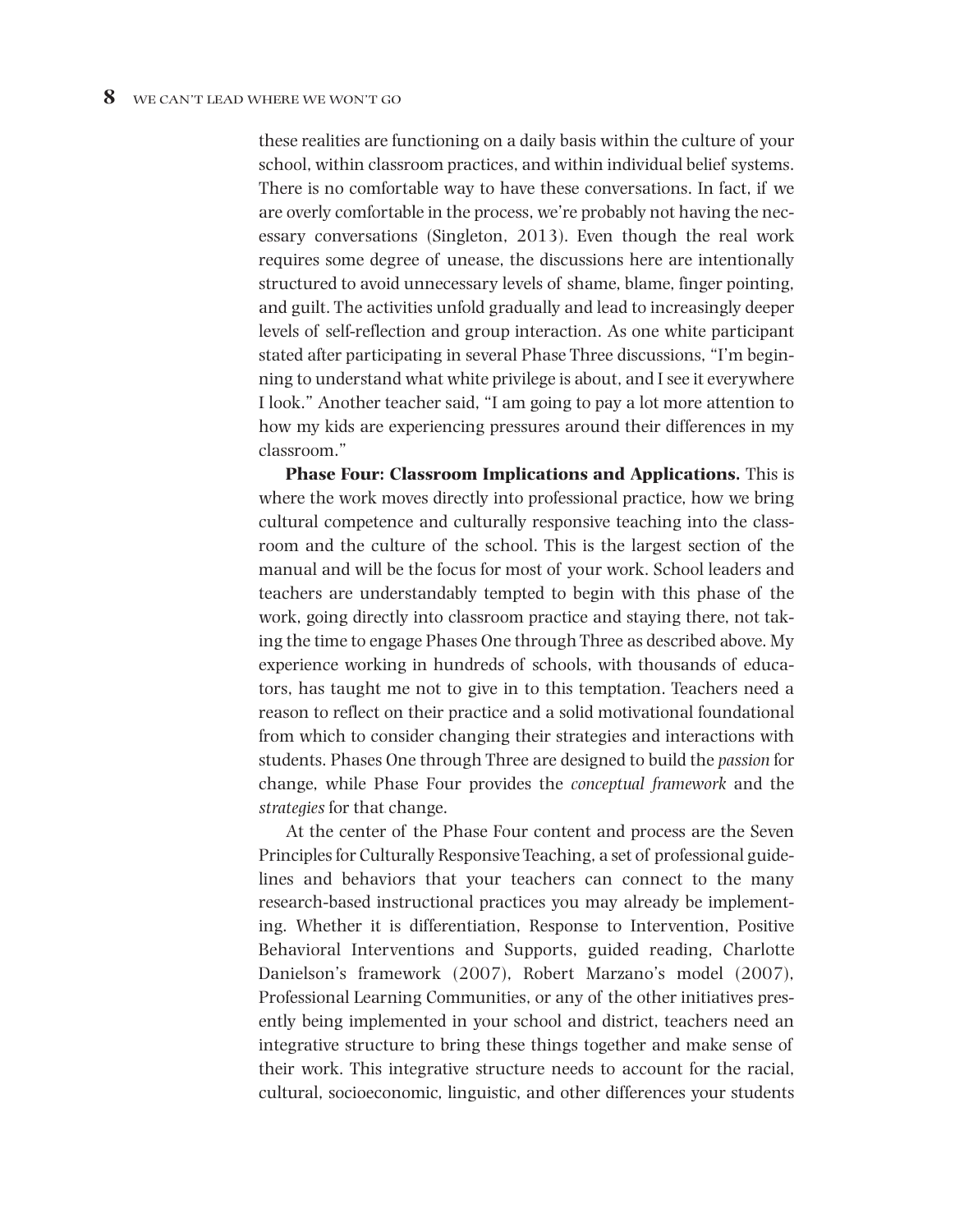bring to the classroom. The Seven Principles for Culturally Responsive Teaching provide that structure.

Most of the schools I have worked with around the country, particularly those with large populations of racially and economically marginalized students, are suffering from a particular disease brought on by school reform efforts. This disease I call MIS: multiple initiative syndrome. Although each of the many interventions named above can provide valuable instructional and classroom management resources and skills, teachers often experience these approaches as "one more thing" added to an already overwhelming set of mandated expectations. Refreshingly, I have not found this to be true for the Seven Principles for Culturally Responsive Teaching. The Principles serve as the connective tissue that allows teachers to make sense of their work and bring together all other classroom initiatives. When I ask my participants whether they find this set of teacher guidelines to be a helpful tool, their response is an overwhelming and almost universal "yes." Some sample comments: "I think the Seven Principles provoke great reflection among teachers." "They are practical and simple—teachers can understand them and apply them." "They are a nonthreatening way to identify areas of strength and needed growth." "They are directly applied to acknowledging and appreciating cultures." "I love that these Principles make you realize you may not be doing as good a job as you think you are." And, "They link to the other programs/interventions already taking place in our school."

**Phase Five: Systemic Transformation and Planning for Change.** This section of the manual provides tools and strategies for reinforcing the growth of your school at the organizational level (see Figure 1). You are given a three-stage model for understanding and assessing the movement of your school culture toward greater inclusion, equity, and excellence, as well as a process for tracking your victories and struggles along the way. There are planning guides to support you and your leadership team in mapping out the multiyear implementation of this professional development process. And there are ideas for integrating the Cultural Competence and Culturally Responsive Teaching work with other instructional and school improvement initiatives you may already have in place. In addition, Phase Five offers strategies for engaging student voices as an integral part of your school improvement efforts. Finally, you are given a model research and evaluation design that demonstrates how this professional development process leads to positive student outcomes related to school engagement, academic achievement, and reduction of discipline referrals.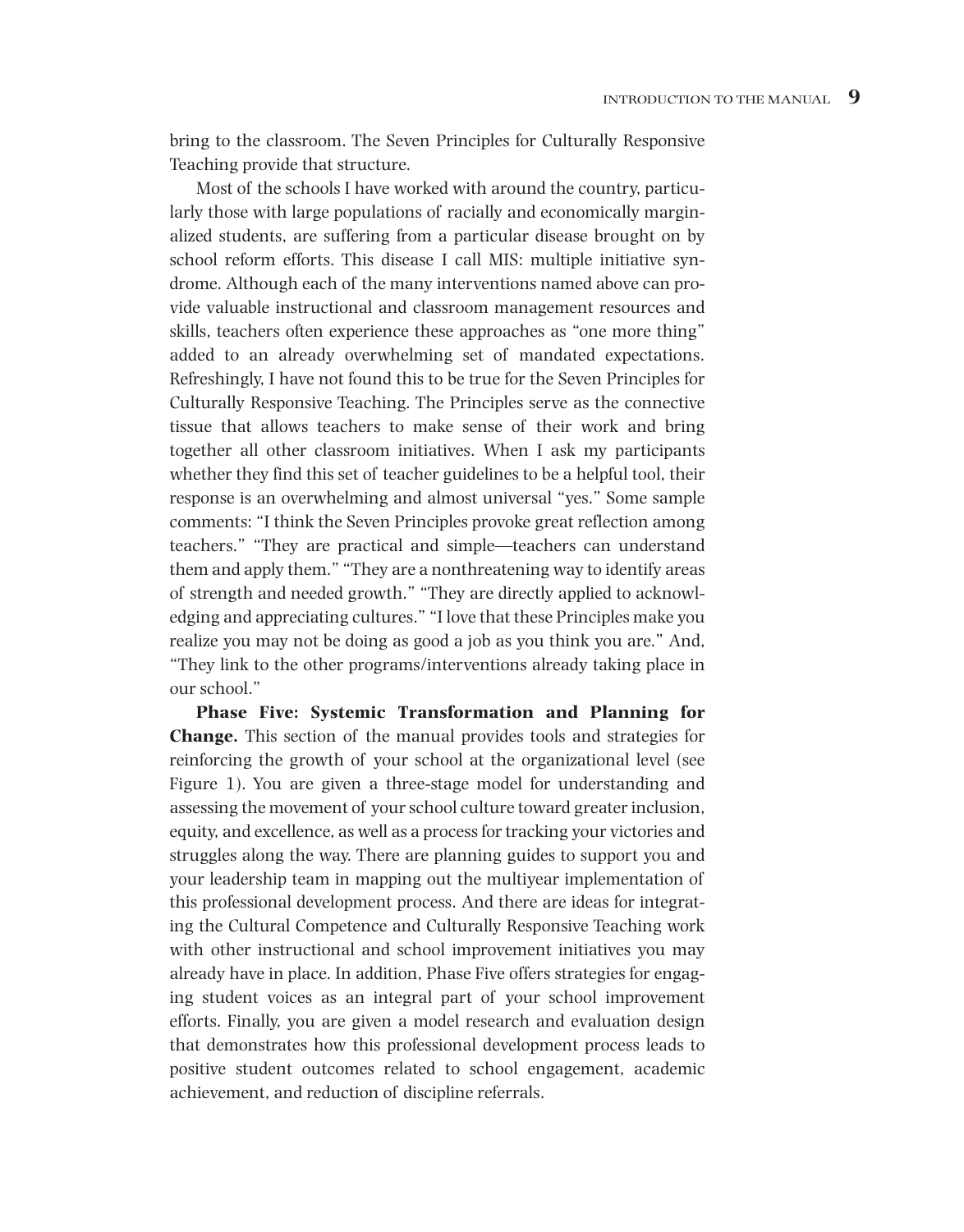**Team Building and School Improvement.** As you engage your faculty in the discussions and activities related to Phases One through Five, one of the corollary benefits will be the team-building aspect of the work. Your people will be talking with each other in new and deeper ways, and they will be reflecting on their practices as individuals and as a school. Some of the comments made by educators related to this aspect of the work include the following: "We are moving forward and not afraid of taking risks as a staff." "We are building cohorts within our school to begin to have the tough conversations." "We have taken ownership of the achievement gap and have a plan for moving forward." And, "I am proud of my team and my school for the work we are doing."

This level of engagement and team building will naturally and positively reinforce your building level goal setting and school improvement processes. As leaders and facilitators, it is important to consciously use this opportunity for thoughtful input into your systemic change strategies. The entire professional development process outlined in this manual is designed to inform and support your collective school improvement efforts. For the greatest benefit, it needs to be intentionally and consistently linked to those efforts.

# **GUIDELINES FOR USING THE LEADERSHIP MANUAL AND VIDEOS**

#### **Organization of the Manual**

The main body of the manual is divided into five sections, one for each Phase of the Work. The Introduction to each section provides an overview of the activities, discussion, and videos included in that Phase. Following the introduction, you are given the Facilitator Directions and Video Viewing Guide for each activity. This is where you will find the step-by-step detail for planning and implementing each piece in that Phase of the Work. The final section of the manual includes several articles by Gary Howard that can be used as group readings to support each Phase. Also included in this section is a Discussion Guide to support your group conversations.

#### **Equity Leadership Institutes**

Corwin Press offers Leadership Institutes and consulting services led by Gary Howard and his colleagues to support school districts in the use of these materials. You and your Facilitation Team could attend one of these Institutes in your region of the country, or you could commission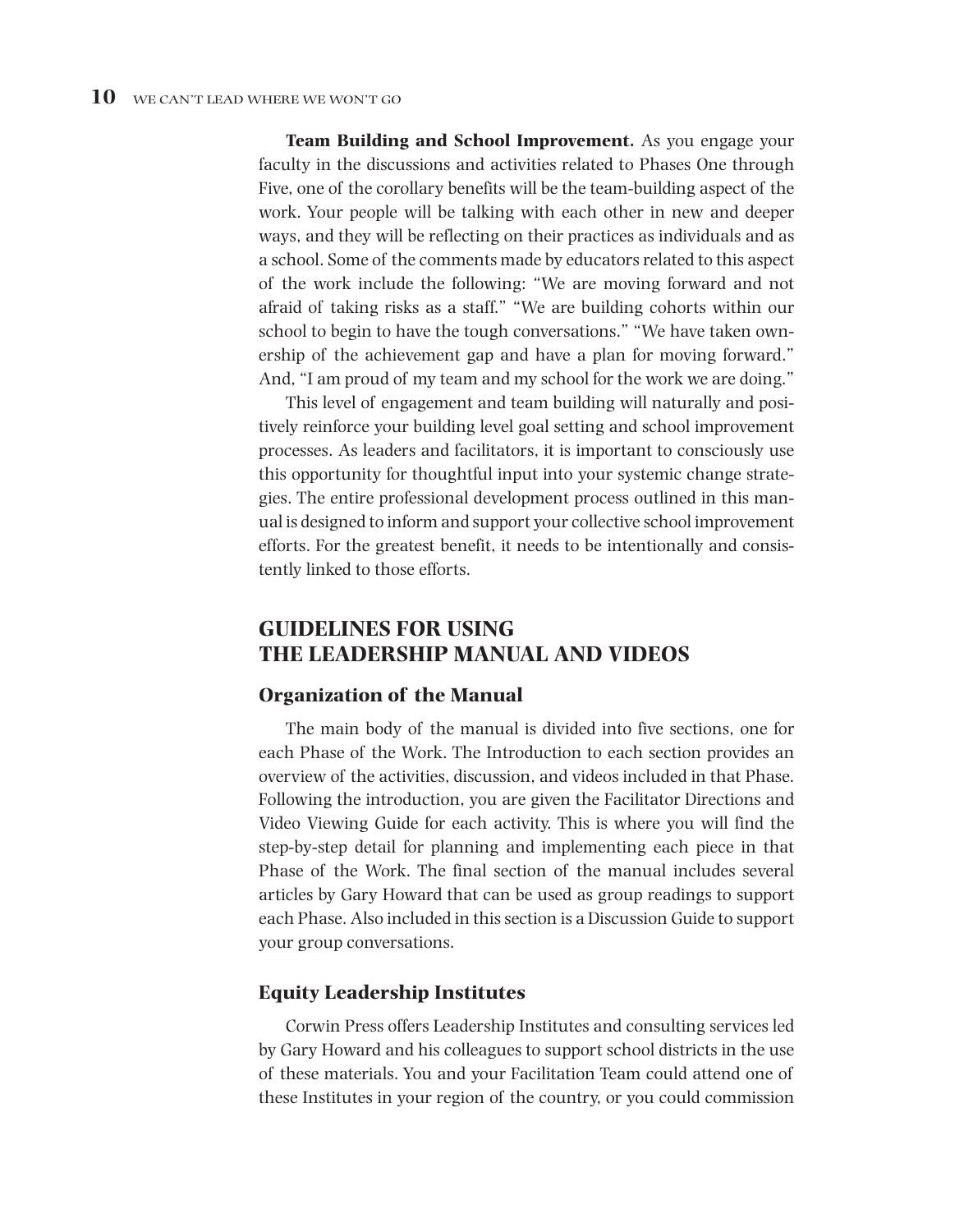an Institute to be held specifically for your district or in collaboration with neighboring school systems. Whereas the Leadership Manual and accompanying videos provide sufficient support for you to implement the professional development process on your own, it would be optimal for your team to have an opportunity to work through the entire design in the Institute setting before leading others in the many activities and discussions included here. For information about the Corwin Institute process and supportive consulting services, please visit their website: http://www.corwin.com/institutes/.

## **Getting Started**

Begin your work by either attending a Leadership Institute with Gary Howard or reading through the Leadership Manual with your Facilitation Team. Previewing the Introductory Videos for each Phase of the Work would be helpful as an overview for the entire process. As you are preparing to do this work, pay particular attention to the materials in the last half of Phase Five, beginning with the Video Introduction for Facilitators and continuing on with Video Segments 5:6 through 5:9. Here you are given the tools and ideas for planning your overall systemic professional development efforts. Your primary planning tool is the Implementation Planning Guide in Phase Five (see Handout ST-11). This guide provides an overview of all the materials, activities, and videos included in the manual. On this form, you are given space to plan the projected dates for each activity and to check off items as they are completed. The Video Segments in the last half of Phase Five are addressed particularly to your Facilitation Team. These are informal talks by Gary Howard engaging your team in reflective conversations about the process. These video clips ought to be viewed before you initiate the PD process with your staff.

#### **Video Support**

Every aspect of the work is supported by video presentations. In the video, **"Orientation to the Professional Development Process,"** you will hear from teachers, school leaders, and students in schools who have been engaged in the work for over 5 years. You will also hear Gary Howard describe the overall rationale and approach for the professional development process. Then, each Phase of the Work begins with an Introductory Video highlighting teacher, leader, and student experiences and perspectives related to the specific activities and content of that Phase. For each of the 33 activities and discussions included in the manual, your Facilitation Team will have video support from Gary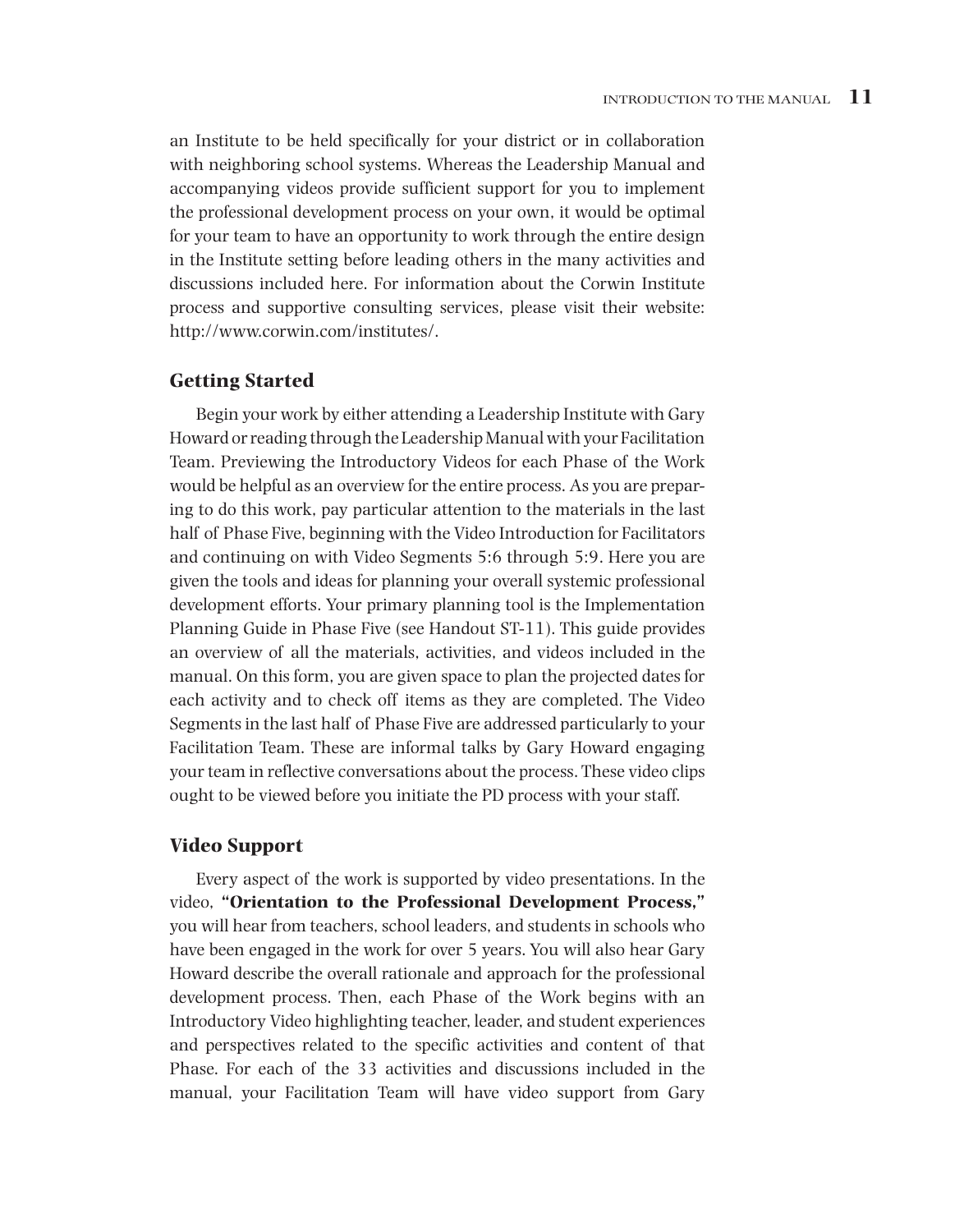Howard, providing the key content and setting the context and process for each of your activities you facilitate with faculty and staff. Finally, interspersed throughout the manual, you are provided with School Video Segments featuring teachers, administrators, support staff, and students as they engage in conversations about the work and demonstrate Cultural Competence and Culturally Responsive Teaching practices in actual school settings.

# **Accessing the Video Segments, School Video Clips, and Handouts**

All of the Video Segments and School Video Clips are available to you on the DVDs included with this manual. In addition, Corwin provides each manual owner with online access to the Handouts. Your purchase of the manual provides you with a license to show the videos and copy the handouts for use in your school building. For multiple sites or districtwide use of the materials, leaders should discuss with Corwin the purchase of a site license.

# **Selecting Your Facilitation Team**

Although as school leaders, you could implement much of the professional development process on your own, it is highly recommended that you bring together a Facilitation Team to support you in the work and collaborate in planning and leading sessions with staff. Following are suggested guidelines for selecting members of your Facilitation Team:

- People who have demonstrated a strong commitment to equity and social justice
- People who have earned the respect of their colleagues—who are opinion leaders among their peers
- People who are good stand-up presenters and facilitators of reflective conversations
- People who represent the diversity of your school in terms of race, gender, age, grade level, role, department, specialty, classified and certificated, and other dimensions of diversity you feel are salient
- People who can help you connect with different constituencies or opinion groups within your staff, particularly those who could be resistant to the work
- People who will support you in the implementation of a systemic change process related to cultural competence and culturally responsive practice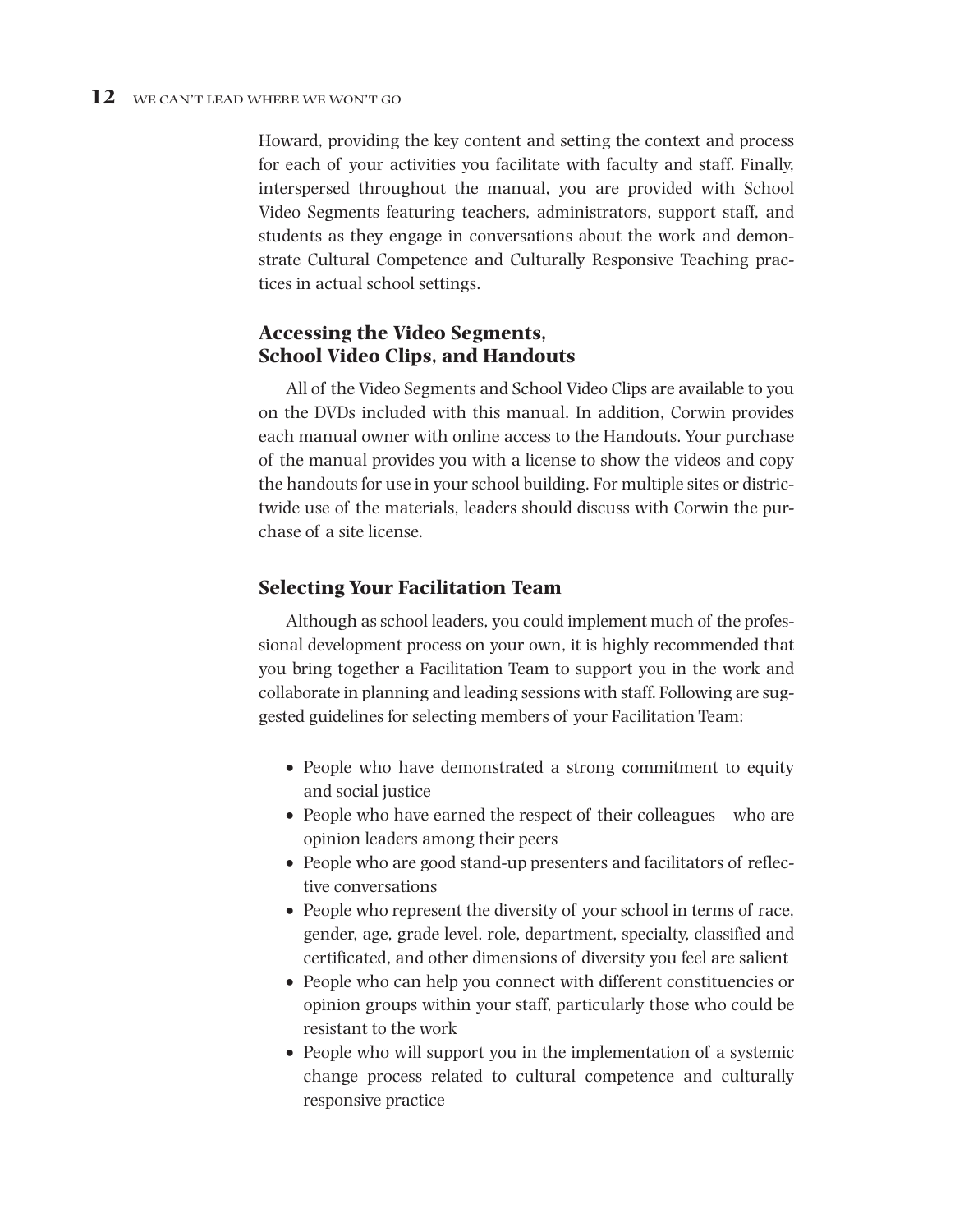### **Sequence and Customization**

In most school districts using Gary Howard's approach, the materials in this manual have supported 3 to 5 years of professional development work. As you do your planning, it is important to keep in mind a longterm systemic perspective; this work is not something to be rushed or short-circuited. It is also important to customize your timing and sequencing of events to fit the unique needs, strengths, and culture of your school and district. You don't need to do every activity in the manual, but it is essential to engage each of the Phases. The tone and trust work in Phase One and the personal culture focus in Phase Two provide critical grounding and preparation for the analysis of social dominance in Phase Three and the transformation of professional practice in Phase Four. Having said this, it is not necessary to move through the Phases in a lock-step sequence. Once the professional development process is in place, you may choose to move back and forth between the Phases to address issues and concerns as they emerge in your actual work with faculty and staff.

## **Timing the Reflection**

Each activity in the manual is accompanied by a suggested time frame for implementation, both for the entire activity as well as each step in the process. You can customize the amount of time given to each activity by either shortening or lengthening the number of minutes given to small-group conversations and large-group share-out sessions. At a minimum level, however, it is always important to allow people an opportunity to reflect on the video segments and make meaning of the different activities. The benefits from this professional development process flow primarily from the engagement of your people with each other, not merely from viewing the videos.

#### **Thoughts on Grouping**

For many of the conversations in the professional development process, it is best to organize your staff into max-mix small groups, which means that each group represents as much of a mix as possible of age, gender, race, grade level, specialty, department, political perspective, and other factors you deem important. In this way, you break up any cliques or pockets of ingrown cynicism or resistance to professional development in general, or to equity discussions in particular. Other activities and conversations in the process will be most productive in work-alike groups, where people are talking with colleagues who share the same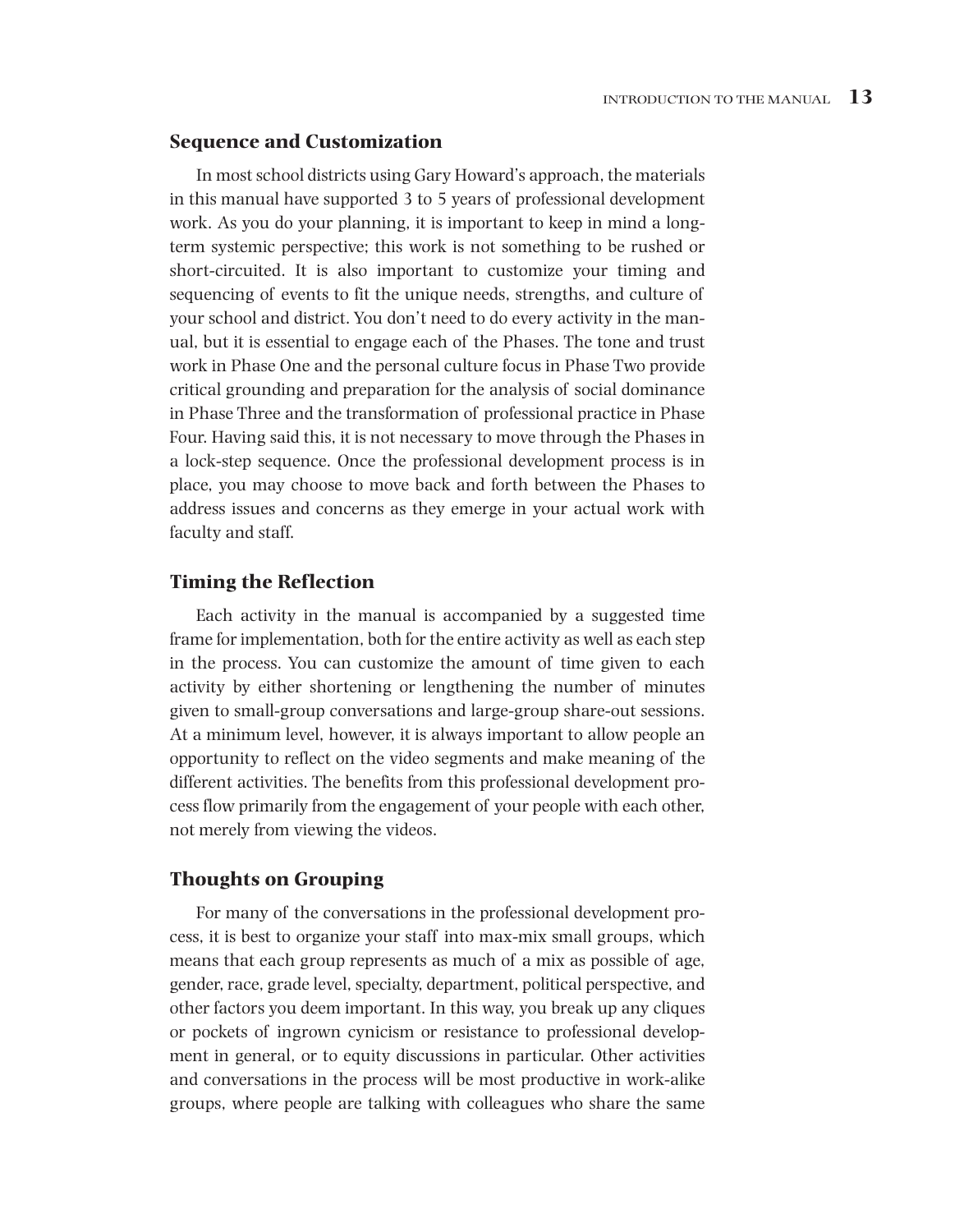arena of professional responsibilities. At other times, your Facilitation Team can allow people to set with whomever they choose. The Facilitator Directions will often suggest the optimum grouping for each activity, but it is ultimately a matter of choice for your team.

## **Gathering Evaluation Feedback**

As stated above, Phase Five includes a model district-wide research and assessment design for tracking outcomes resulting from the professional development process. (See Video Segment 5:9.) For gathering more immediate feedback from faculty and staff, Phase Five also includes a set of sample Evaluation/Reflection forms that can be adapted for use at selected times during your implementation (see Handouts ST-13a through 13c). These data will be valuable for you and your Facilitation Team, allowing you to check in from time to time with the feelings, thoughts, and responses of your faculty and make adjustments as needed.

## **Student Voices and Youth Equity Leadership**

Phase Five of the manual also provides materials and strategies to include students in your school district's equity efforts. Student engagement is an integral part of any effective school change process. Video segments show high school students experiencing each of the five Phases of the Work and designing creative action strategies for addressing issues of bullying, discrimination, and oppression in their schools. (See Video Segment 5:8) Gary Howard strongly recommends that you review this section of the manual before implementation and consider how and when to empower your students as essential participants in the systemic change process.

#### **Including Support Staff**

It is also strongly suggested that you include your support staff in as much of the professional development work as possible. Your secretaries, instruction support people, custodians, food service workers, security personnel, bus drivers, and any other adults who connect with students and families are essential resources in creating a culture of inclusion, equity, and excellence. The more your support staff are included, the greater will be your impact.

## **Final Thought**

No matter how the politics of school reform may change over the years, those of us working in schools know that our primary